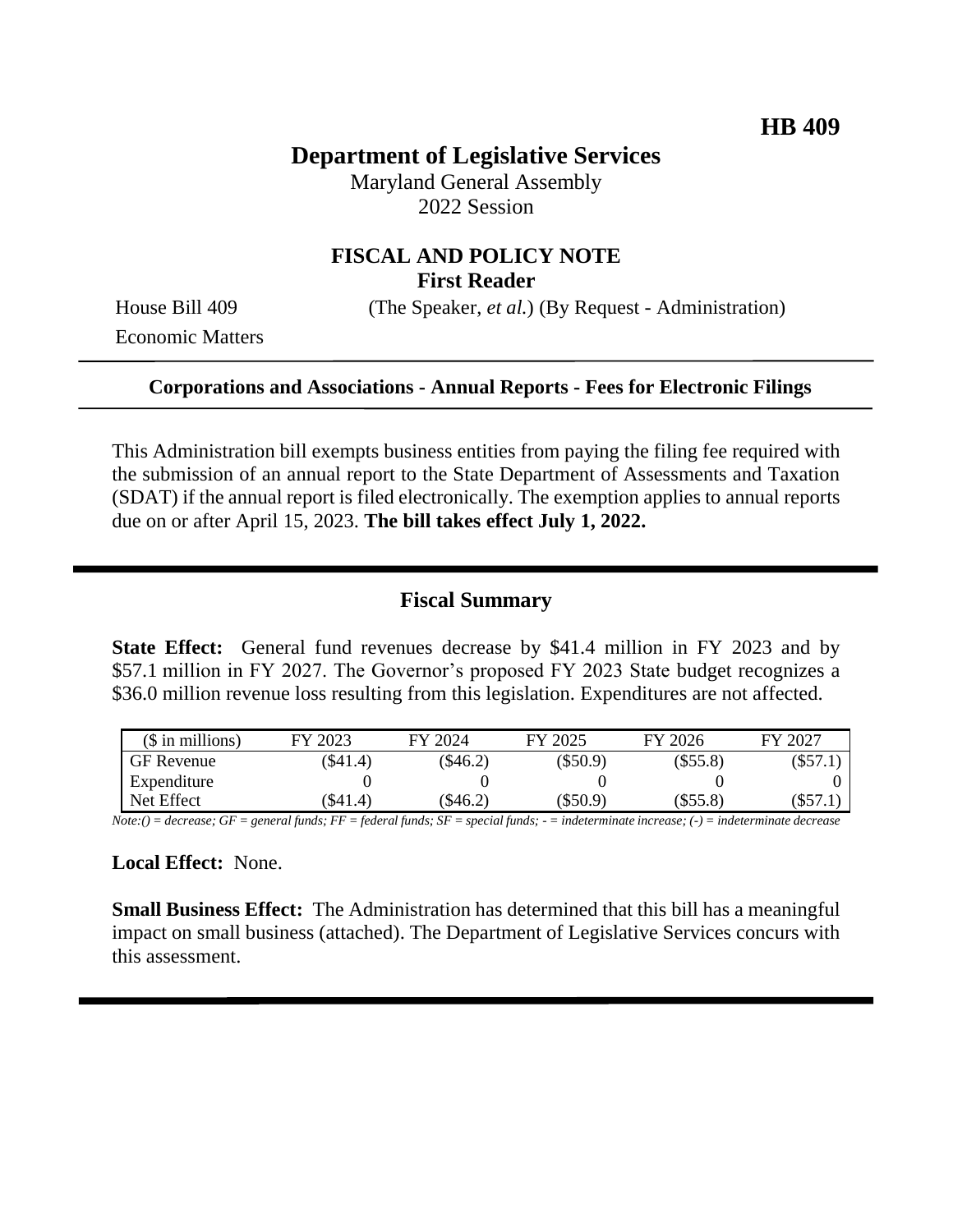## **Analysis**

**Current Law:** Business entities in the State are required to file an annual report along with a reporting fee with SDAT by April 15, regardless of whether the business owns property, generates income, or has conducted business activity in the State during the preceding year. Failure to file the annual report may result in the business entity losing the right to conduct business in Maryland. **Exhibit 1** identifies the amount of the report fee that each legal entity is required to pay.

## **Exhibit 1 Annual Reporting Fee Requirement**

| <b>Business Entity</b>               | Fee      | <b>Business Entity</b>              | Fee   |
|--------------------------------------|----------|-------------------------------------|-------|
| <b>Stock Corp</b>                    | \$300    | <b>Domestic Statutory Trust</b>     | \$300 |
| Nonstock Corp                        | $\theta$ | <b>Foreign Statutory Trust</b>      | 300   |
| Foreign Insurance Corp               | 300      | <b>Real Estate Investment Trust</b> | 300   |
| Foreign Interstate Corp              | $\theta$ | <b>Certified Family Farm</b>        | 100   |
| <b>Limited Liability Company</b>     | 300      | Sole Proprietorship                 |       |
| <b>Limited Liability Partnership</b> | 300      | <b>General Partnership</b>          |       |
| <b>Limited Partnership</b>           | 300      | <b>Amended Return</b>               |       |

**Background:** Chapter 406 of 2021 required SDAT to (1) review the filing fees and associated requirements of neighboring states that are equivalent or substantially similar to filing fees in Maryland and (2) report recommendations to the General Assembly that would make Maryland more competitive with neighboring states, including whether to establish less frequent filing requirements, decrease fees, or establish a sliding fee scale. The report was submitted on December 31, 2021.

The study reported the following information about filing fees in neighboring states:

*Delaware* – \$300 annual report fee for all domestic and foreign limited liability companies (LLCs) and \$125 annual report fee for all foreign stock and nonstock corporations. In addition, \$50 annual report fee for all domestic corporations and \$25 annual report fee for all domestic nonstock corporations. All domestic corporations are also charged a franchise tax that can range between a minimum of \$175 and a maximum of \$200,000 based on a statutory formula.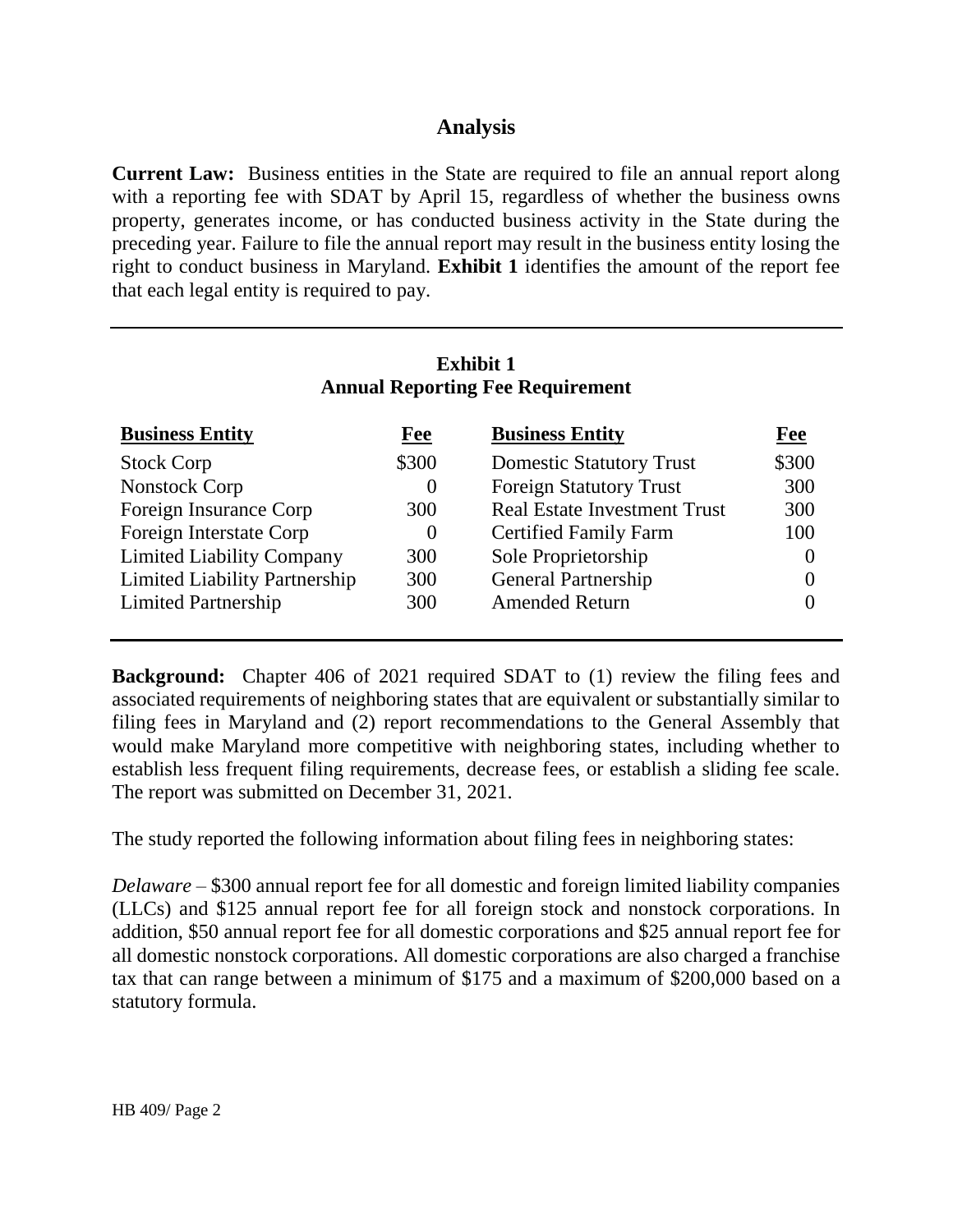*District of Columbia* – \$300 biennial report fee for all domestic and foreign stock corporations and LLCs and \$80 fee for nonstock corporations. Fees and reports are collected every other year.

*Pennsylvania* – Reporting requirement for all registered entities is decennial; reports must be filed anytime during calendar years ending in 1. Every decennial report must be accompanied by a \$70 fee.

*Virginia* – \$50 annual report fee for all domestic and foreign LLCs and \$25 annual report fee for all domestic and foreign nonstock corporations. The annual report fee for domestic and foreign stock corporations starts at \$100 and increases \$30 for every 5,000 shares the corporation has issued above the first 5,000 shares. The annual report fee for stock corporations is capped at \$1,700 for corporations that have issued more than 270,000 shares of stock.

*West Virginia* – \$25 annual report fee for all corporations and LLCs and \$25 or \$50 late fee if the annual report is filed after July 1.

### *Findings from SDAT Study*

SDAT indicates that during the previous five years, the department has made significant progress in modernizing and upgrading the Maryland Business Express online filing platform. This has resulted in more customers filing their annual reports electronically. However, even though the department has expanded online services, a large number of annual reports continue to be sent through the mail or by personal delivery. These annual reports are accompanied by checks or money orders.

Annual reports submitted in hard copy format present multiple challenges because of the many opportunities for disruption to the filing process. According to SDAT, delays in mail delivery, which have been a factor during the COVID-19 pandemic; missing or improperly filled out checks for fees; damaged, unreadable, or missing pages; and improperly completed forms all result in delays and frustrated filers. As such, hard copy paper filings cost more to process and record both in terms of budgetary expense and staff time.

**State Revenues:** General fund revenues decrease by \$41.4 million in fiscal 2023 and by \$57.1 million in fiscal 2027, as shown in **Exhibit 2**. This estimate is based on the current general fund revenue forecast and assumes that 60% of business entities will file annual reports electronically in fiscal 2023. The percent of business entities filing electronically will increase to 75% by fiscal 2026. The Governor's proposed fiscal 2023 State budget recognizes a \$36.0 million revenue loss resulting from this legislation.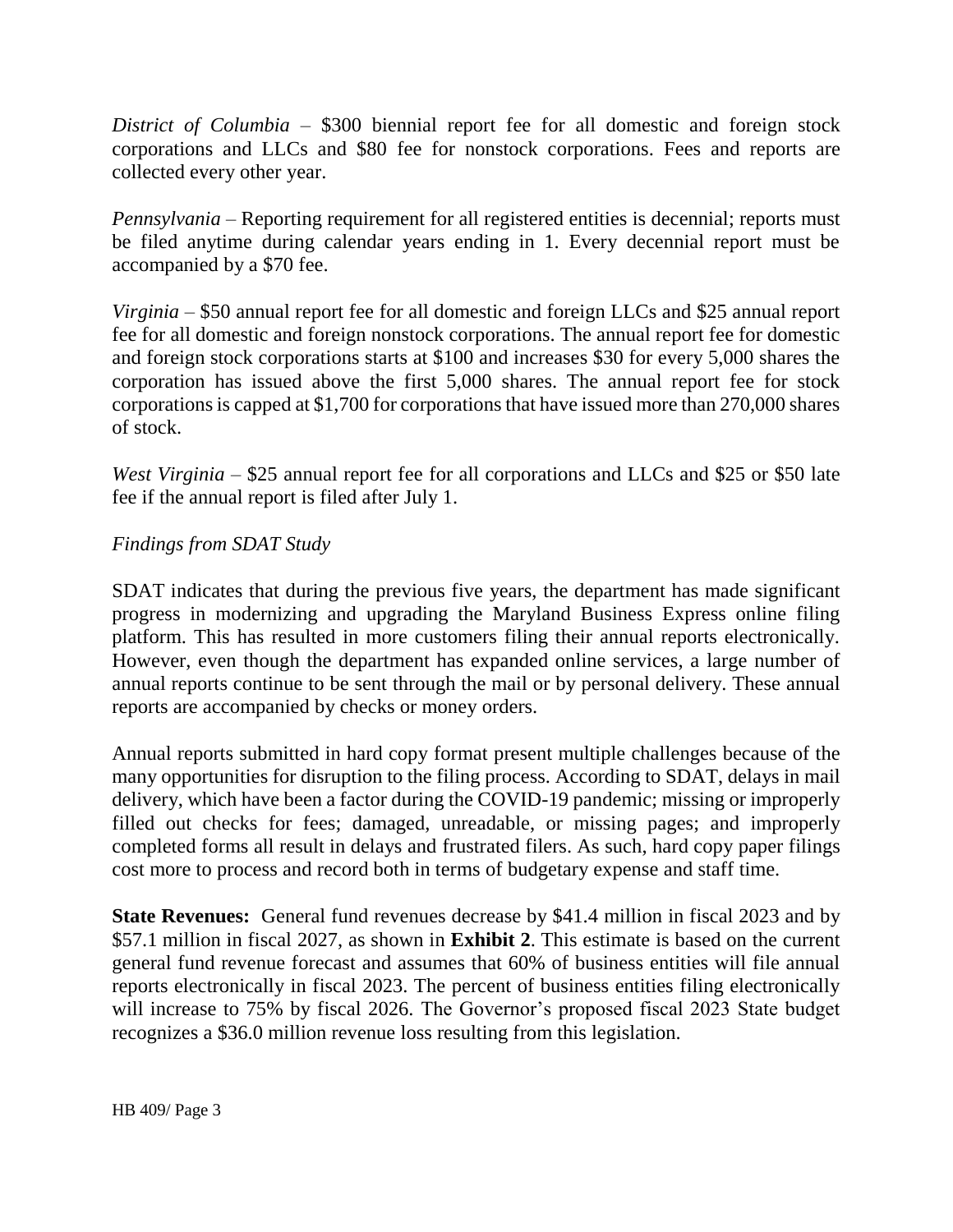## **Exhibit 2 Annual Report Filing Fee Revenue Decrease (\$ in Millions)**

| <b>Fiscal Year</b> | <b>General Fund</b><br><b>Forecast</b> | <b>Estimated</b><br><b>Online Filers</b> | <b>General Fund</b><br><b>Revenue</b><br><b>Decrease</b> |
|--------------------|----------------------------------------|------------------------------------------|----------------------------------------------------------|
| 2023               | \$69.0                                 | 60%                                      | $(\$41.4)$                                               |
| 2024               | 71.1                                   | 65%                                      | (46.2)                                                   |
| 2025               | 72.7                                   | 70%                                      | (50.9)                                                   |
| 2026               | 74.4                                   | 75%                                      | (55.8)                                                   |
| 2027               | 76.1                                   | 75%                                      | (57.1)                                                   |

Source: Board of Revenue Estimates; State Department of Assessments and Taxation; Department of Legislative Services

This estimate also accounts for Chapters 323 and 324 of 2016 that established the Maryland Small Business Retirement Savings Program and Trust that requires specified private-sector employers to make the program available to their employees. The legislation waives the annual filing fee collected by SDAT for a corporation or business entity that participates in the program or otherwise offers a retirement savings arrangement for its employees. The Budget Reconciliation and Financing Act of 2019 delayed the implementation of the program until fiscal 2022; however, the Board of Revenue Estimates December 2021 forecast assumes that implementation of the program will begin July 1, 2022. As such, the current revenue forecast assumes that filing fee revenues will be reduced by approximately 35% beginning in fiscal 2023 as a result of businesses enrolling in the program. To the extent that variations occur in the number of business entities paying the filing fee each year, the effect on general fund revenues will vary accordingly.

### **Additional Information**

#### **Prior Introductions:** None.

**Designated Cross File:** SB 403 (The President, *et al.*) (By Request - Administration) - Budget and Taxation.

**Information Source(s):** State Department of Assessments and Taxation; Board of Revenue Estimates; Department of Legislative Services

HB 409/ Page 4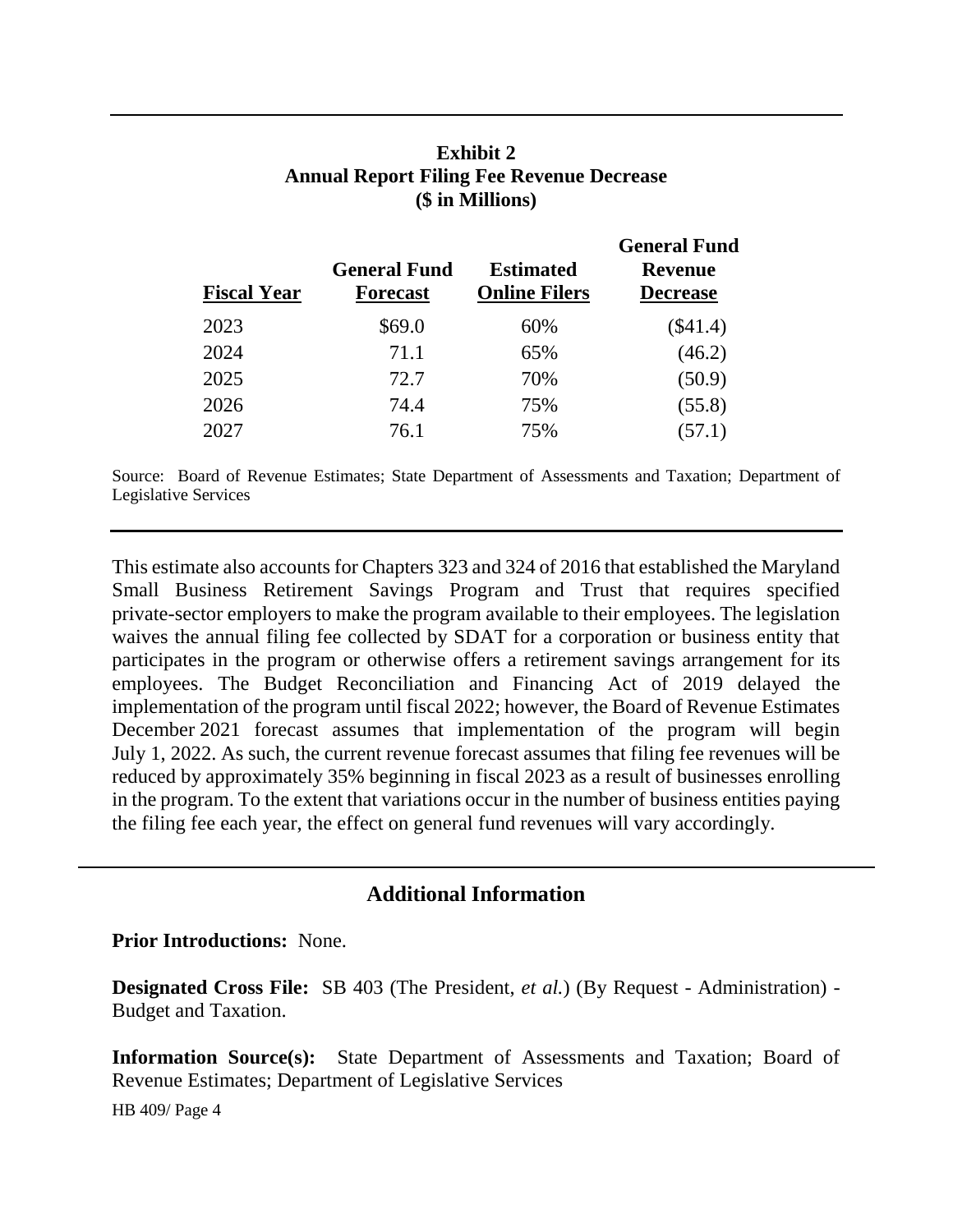**Fiscal Note History:** First Reader - March 18, 2022 rh/hlb

Analysis by: Michael Sanelli Direct Inquiries to:

(410) 946-5510 (301) 970-5510